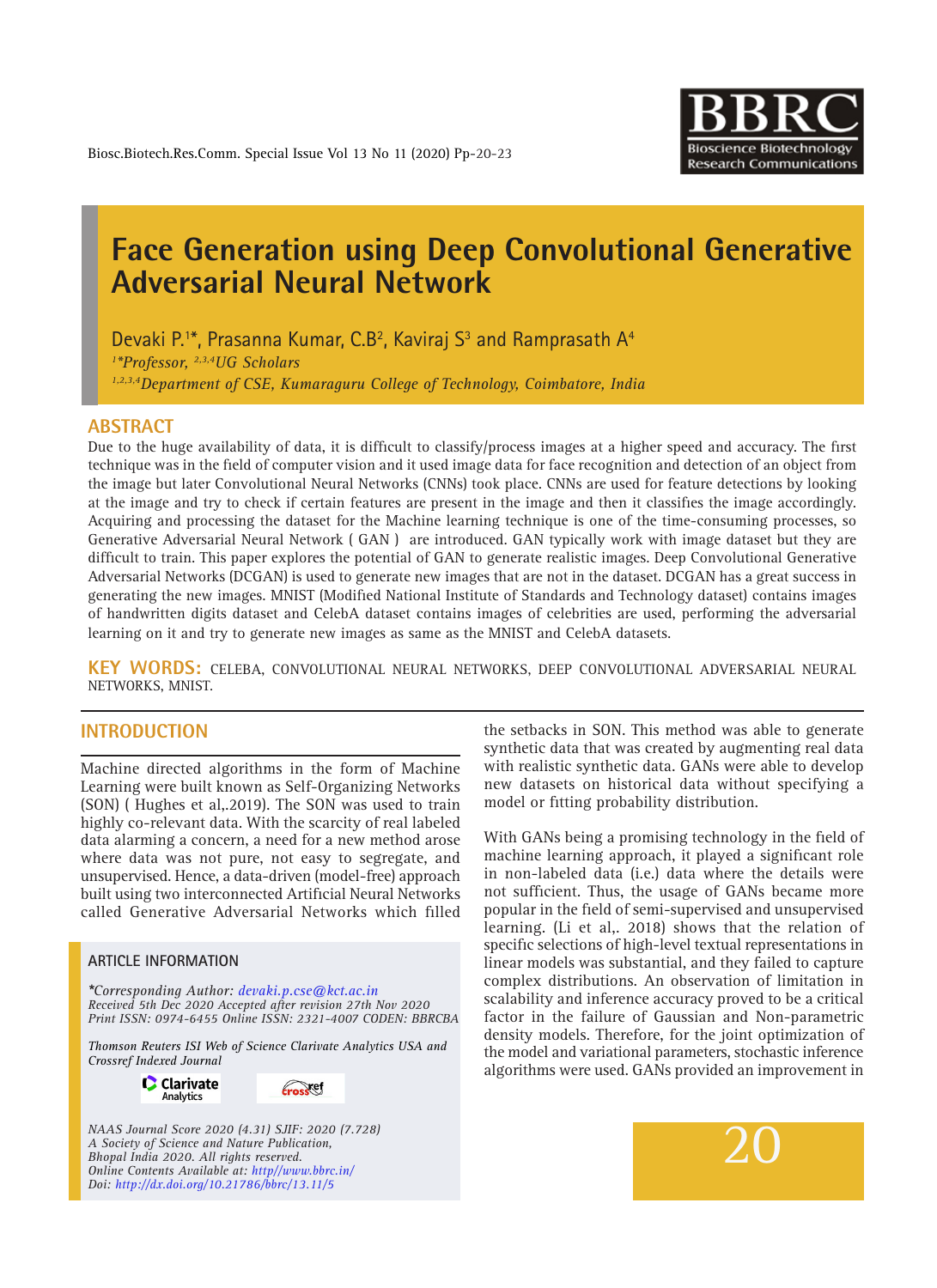the learning of the classifiers by incorporating adversarial objectives that made it more robust and efficient.

(Ledig et al,. 2017) Application of GAN's plays a role in converting the image from Low Resolution (LR) image to High Resolution (HR) image. High MSE results in Peak Signal to Noise Ratio (PSNR), but they often lack highfrequency details and perceptual unsatisfying. Structural Similarity Index (SSIM) and PSNR are the metrics used to determine the quality of the image, and MSE is the error calculation commonly used in encoding and decoding of the image. The MSE based solution appears overly smooth image due to the pixel-wise average of possible solutions in the pixel space. At the same time, GAN drives the reconstruction towards the original image manifold producing perceptually more convincing solutions. Since MSE struggles to handle the uncertainty in recovering the high-frequency details such as texture, a loss function based on the Euclidean distance between feature maps are used to provide perceptually more satisfying result.

In order to obtain more efficient and clean images, batchnormalization of layers and ParametricReLU, which uses LeakyReLU as activation function, are used to obtain a sigmoid function in the two deep neural networks used respectively. This method is not optimized for video and can be used only for images. A special GAN called the Deep Convolutional Generative Adversarial Network (DCGAN) finds its usage in unsupervised data. The DCGAN is a combination of two deep artificial neural networks called the Generator and Discriminator. (Liu X et al,.2018) Uses "Age-DCGAN," where input is the image of a person's face, which is passed to the encoder and learn its personality and age features. The Discriminator network uses conditions to generate the corresponding aging face and arrive at information that shall act as base values in determining synthetic images. Thereby, Discriminator imposes on the Generator to discriminate input images and generated images until they are real. The method makes use of two sub-encoders to separate personality and age-features in simulating and predicting the aging of the human face. Results show that using two vectors in the Generator shall generate a more accurate and realistic image to match the input samples.

DCGAN find their scope extending to a greater area when it comes to images. (Arora et al,.2019) Inpainting is filling the neighboring pixels to remove an object from the image or removing a lousy effect like the red-eye effect or removing the watermark. However, in outpainting, there is a lot to explore, and the implementation of new techniques are needed. The sole aim of outpainting is to produce millions of new pixels needed to generate a similar one to the original image. DCGAN helps to outpaint the image recursively up to a greater extent, by obtaining larger extended realistic images. By giving contextual and perceptual information to the algorithm, the generator can generate the images by repeating Recursive painting (up to a maximum of 3 times) to output more clear and high-quality images that have a lesser pixel loss.

(Nataraj et al,.2019) Detecting Fake images using Cooccurrence matrices is GAN based technique to identify fake images such as Deep fakes, Image-to-Image transitions. It is inspired by classical Steganalysis, to detect manipulation of images. In this, Co-occurrence matrices are extracted on 3-color channels of a pixel domain and trained using CNN. The nature of ML used is similar to a Game Theory optimization problem that imbibes min-max to compete between generator and discriminator. Initially, using image residuals, these matrices were computed, passing it through several filters to obtain differences over which a classifier was built to check the authenticity of the image. However, authors provide a method of building convolutional layers over a neural network by using pixels of RGB from an image, thereby allowing the network to learn features from the matrix itself. The optimizer used is of stochastic gradient descent.

With all said, for further improvement (Salimans et.al,.2016) says that training GANs requires finding NASH equilibrium of a non-convex game with continuous, high dimensional parameters. Even though gradient descents provide the best outcomes to the present situations, they fail to converge sometimes. In order to improvise techniques such as Feature matching, Minibatch normalization, Historical averaging, Virtual batch normalization are some of the techniques the author suggests to improve GANs. Though GANs have shown promising development, it still lacks proper metrics and unstable training.



# **MATERIAL AND METHODS**

**Vanilla Gans:** These are the simplest of GANs. The generator and discriminator are only multi-layer perceptron. The Vanilla GANs function using stochastic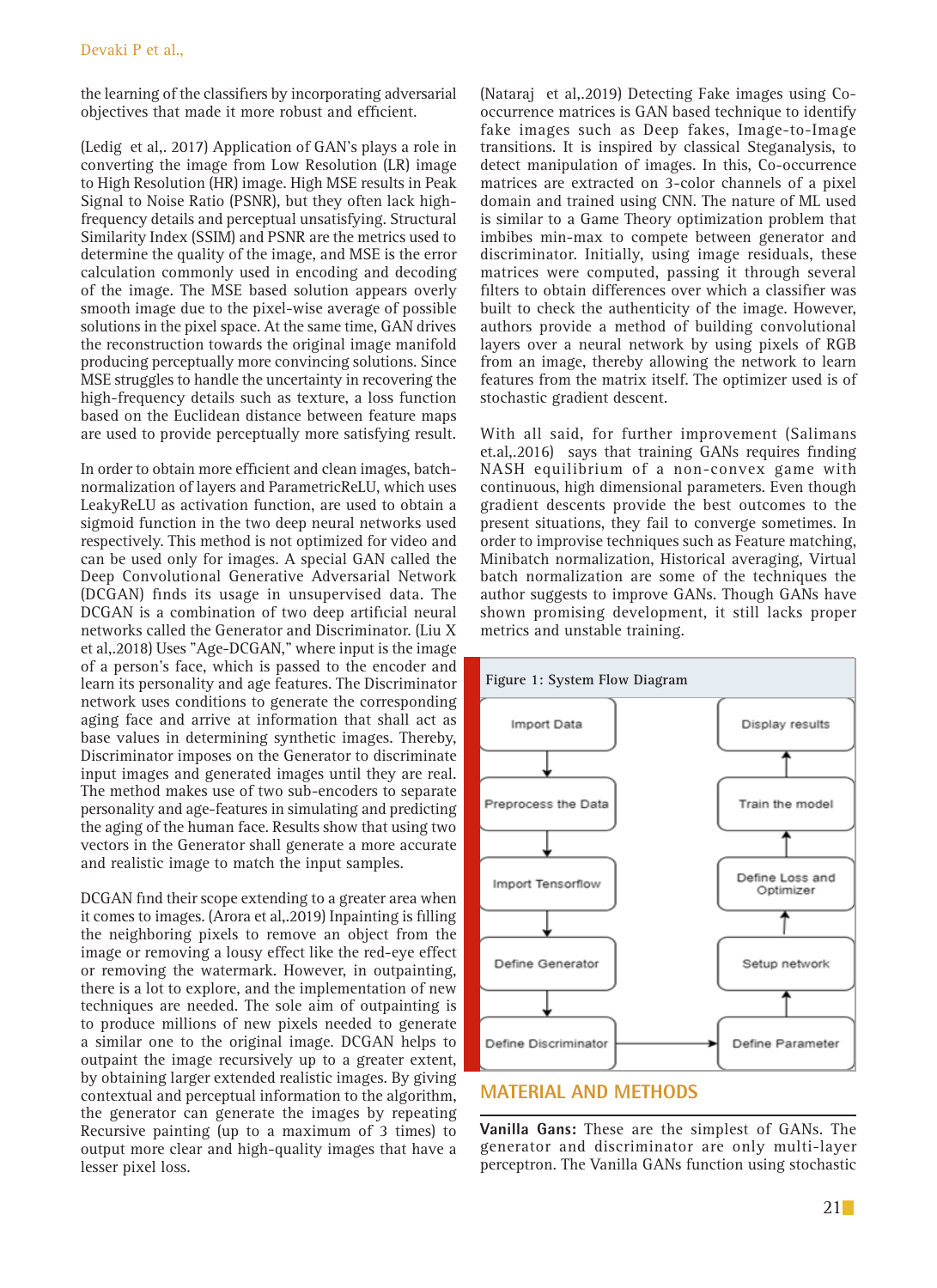gradient descent algorithms. From (Gauthier Jon 2014) , by considering four arbitrary noise samples, images are mapped in rows, and the number of epochs it takes to generate a proper image is represented in columns and observed a high of 131 epochs, which is a considerably very high cost. They observed Mosaic patterns and discolorization in raw images and struggle in learning data when there is an overlap. Therefore, Vanilla GANs failed to overfit the training data.

**Conditional GAN:** These are the GANs with conditional parameters. From (Gauthier Jon 2014), observed that by considering a conditional parameter 'y' as face attributes in the generator, they train the network using the image data as 'x'. Only proper visual attributes are considered as attributes and the remaining attributes as noise. Training the network, they found considerable changes in similar faces, but it still failed to overfit the data. Though the system observed strong positive correlations with the generator, the cost of generator is improving overtime, but the discriminator keeps on failing. These methods led us to use a more efficient deep learning technique called DCGANs proposed in this paper.

**Proposed Solution:** Figure 1 is the proposed System Flow. The proposed solution seeks to generate artificial images using Deep Convolutional Generative Adversarial Networks (DCGAN). Having performed well with unlabeled (unsupervised) data in the past, DCGANs make a perfect option to this scenario. The model was run against two datasets:

- 1. MNIST dataset containing images of handwritten digits of 60,000 images
- 2. CelebA dataset containing 200,000 images of celebrity faces.

The designed solution is in a way that it adapts both the datasets with only the number of channels varying as 1(L) and 3(RGB), respectively. The system is constructed using Tensorflow v1.0.

**Module 1(Generator):** In the generator network Figure 2, along with every input, a random input (noise generated from Gaussian distribution) is added to scramble the original image, thereby generating a new image. This is performed for all the images provided as input. The generator also performs up sampling, where it combines a broader set of smaller images together to form a single large image. In this system, 2 hidden layers are present. Xavier initializer is used to initialize weights to make sure that neuron activation functions do not happen in zero or dead regions. By doing batch normalization in every layer for standardization, it also decreases computation cost by reducing the number of epochs. 'Tanh' is used as the activation function at the logits layer (Output layer of the network) as they work well along with Xavier initializers.

$$
Tanh(x) = 2/1 + e^{-2x} - 1.
$$

 $\Box$  22 Tanh activation function is preferred over sigmoid

functions because the gradients get stronger and steeper over time.

**Module 2: (Discriminator):** The Discriminator network Figure 3 is the reverse of the generator structure. The Discriminator performs down sampling (i.e.) breaks down the large image received due to up sampling in the generator into smaller fragments. Similarly, 2 hidden layers are there in the Discriminator and 'Sigmoid function' as the activation function in the output layer to determine whether the generated image is real or fake.





**Figure 4: Sigmoid Cross-entropy loss**

$$
H(y, \hat{y}) = -\frac{1}{N} \sum_{i=1}^{M} [y_i \log \hat{y}_i + (1 - y_i) \log(1 - \hat{y}_i)]
$$

$$
\hat{y}_j = \sigma(z_j) = \frac{1}{1 + e^{-z_j}}
$$
 for score  $z_j$ 

**Module 3: ( Loss And Optimization):** Generator and Discriminator loss computed are using Sigmoid cross entropy Figure 4 from the computed logits.

In Figure 4, M is the number of classes. z subscript j is the raw output of the convolutional network. yhat subscript